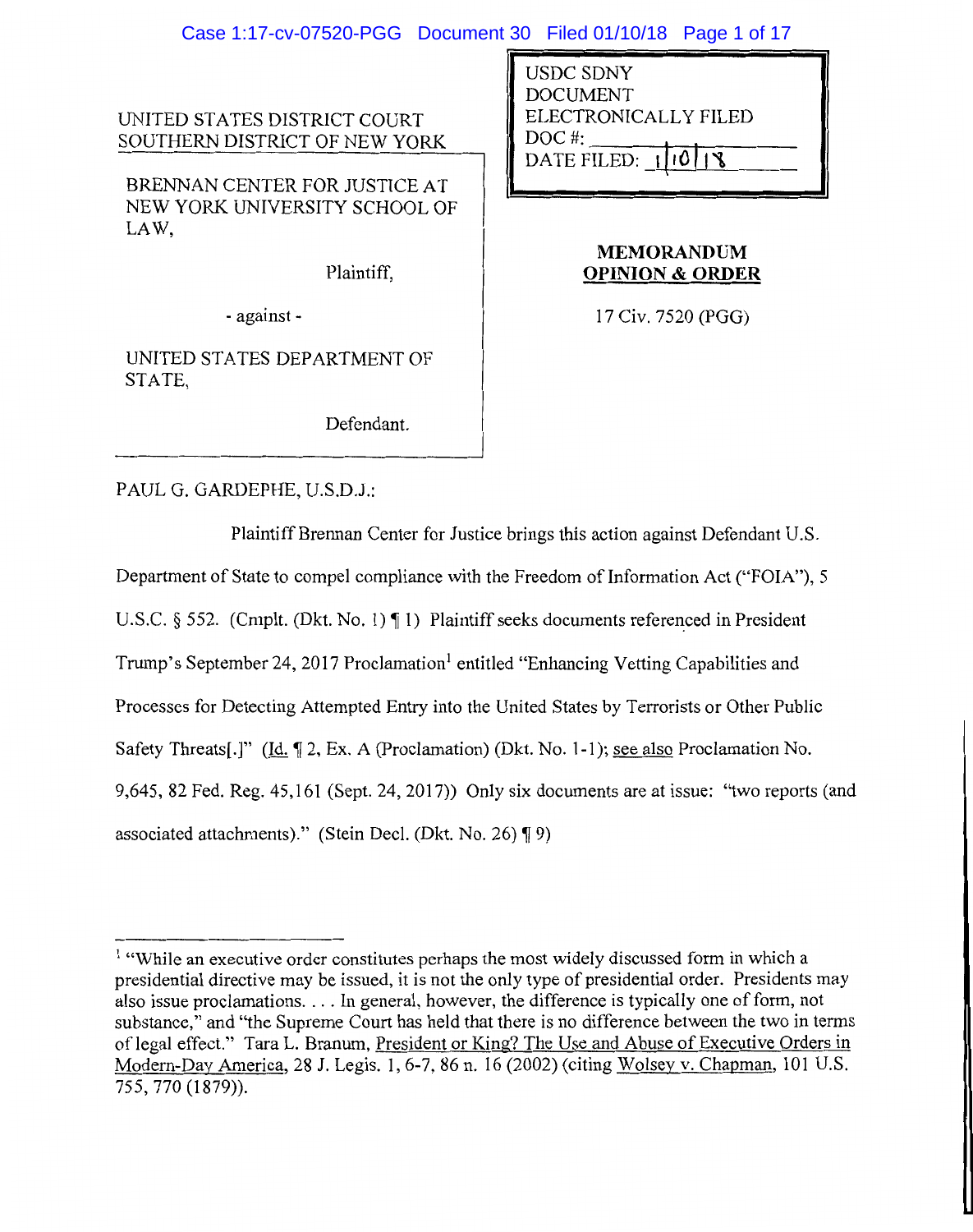### Case 1:17-cv-07520-PGG Document 30 Filed 01/10/18 Page 2 of 17

On December 22, 2017, Plaintiff moved to expedite this action pursuant to 28 U.S.C. § 1657. (Mot. (Dkt. No. 22)) Plaintiff seeks an order requiring Defendant "to produce the [requested] documents (or all segregable non-exempt portions thereof) within 21 days[,]" and to provide "written justification for any withheld documents or portions of documents" commonly referred to as a Vaughn index - within 28 days. (Pltf. Reply (Dkt. No. 27) at 2: Pltf. Br. (Dkt. No. 23) at 13)

#### **BACKGROUND**

On January 27, 2017, President Trump issued Executive Order No. 13,769 - "Protecting the Nation from Foreign Terrorist Entry into the United States" ("E0-1 "), 82 Fed. Reg. 8977 (Jan. 27, 2017) - which bars entry into the United States of individuals from seven Muslim-majority countries for 90 days, suspends the United States Refugee Admission Program for 120 days, and bans the entry of Syrian refugees indefinitely. See E0-1, 82 Fed. Reg. 8,977, §§ 3(c), 5(a), 5(c). Shortly thereafter, several courts enjoined implementation of this executive order. See, e.g., Washington v. Trump, No. C17-0141 (JLR), 2017 WL 462040, at \*3 (W.D. Wash. Feb. 3, 2017), appeal dismissed, No. 17-35105, 2017 WL 3774041 (9th Cir. Mar. 8, 2017); Aziz v. Trump, 234 F. Supp. 3d 724, 739 (E.D. Va. 2017).

On March 6, 2017, President Trump issued Executive Order 13,780 ("E0-2"), "Protecting the Nation From Foreign Terrorist Entry Into the United States," 82 Fed. Reg. 13,209 (Mar. 6, 2017). EO-2 revokes EO-1 and suspends entry into the United States of nationals from Iran, Libya, Somalia, Sudan, Syria, and Yemen for 90 days. See E0-2, 82 Fed. Reg. 13,209, § 2(c). E0-2 also directs a "worldwide review to identify whether, and if so what, additional information will be needed from each foreign country to adjudicate an application by a national of that country for a visa, admission, or other benefit under the [Immigration and Nationality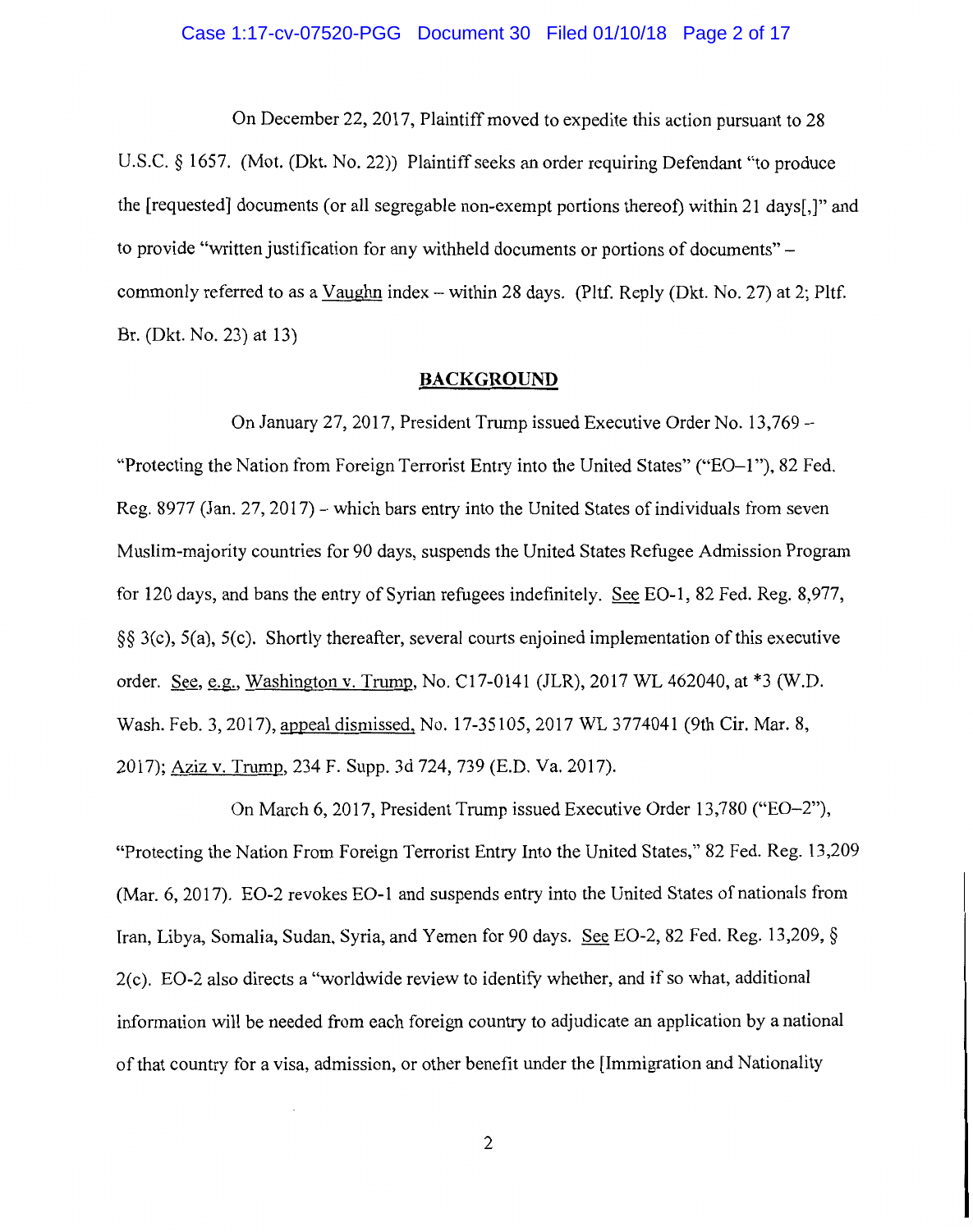## Case 1:17-cv-07520-PGG Document 30 Filed 01/10/18 Page 3 of 17

Act] ... in order to determine that the individual is not a security or public-safety threat." Id. §

2(a). E0-2 instructs the "Secretary of Homeland Security, in consultation with the Secretary of

State and the Director of Intelligence ... [to] submit to the President a report on the results of

worldwide review[.]" Id. § 2(b). Several courts also issued nationwide injunctions enjoining

implementation of this executive order. See, e.g., Hawai'i v. Trump, 245 F. Supp. 3d 1227, 1237

(D. Haw.); Int'l Refugee Assistance Project v. Trump, 857 F.3d 554, 606 (4th Cir. 2017). On

June 26, 2017, the U.S. Supreme Court granted the Government's petition for certiorari to review

lower courts' grant of injunctive relief related to EO-2. (Cmplt. (Dkt. No. 1)  $\P$  15)

On July 20, 2017, Plaintiff submitted a FOIA request to Defendant for "23

categories of records related to the [Government's] travel bans." (Cmplt. (Dkt. No. 1)  $\mathbb{I}$  25;

Cmplt., Ex. B (FOIA Request) (Dkt. No. 1-2)) The FOIA request seeks:

All records pertaining to the worldwide review process conducted under Section 2 of Executive Order 13780 and 17 STATE 72000, including the Report that was submitted to President Trump, copies of instructions to foreign governments regarding the requirements that must be met to avoid travel restrictions, and a list of all countries that have:

i. been designated as providing adequate information to the U.S. government; ii. been designated as providing inadequate information to the U.S. government; and/or

iii. been designated as being at risk of providing inadequate information to the U.S. government.

(Cmplt. (Dkt. No. 1)  $\P$  26)

On July 24, 2017, the State Department granted Plaintiff's request for expedited

processing and for a fee waiver:

After consideration of your request for expedited processing under the Department's rules governing Freedom of Information Act requests, we have determined that your request does warrant expedited processing. We have considered your request for a fee waiver. Based upon the information provided in your letter, your request for a fee waiver has been granted[.]

(Cmplt., Ex. C (State Department Initial Response) (Dkt. No. 1-3) at 2)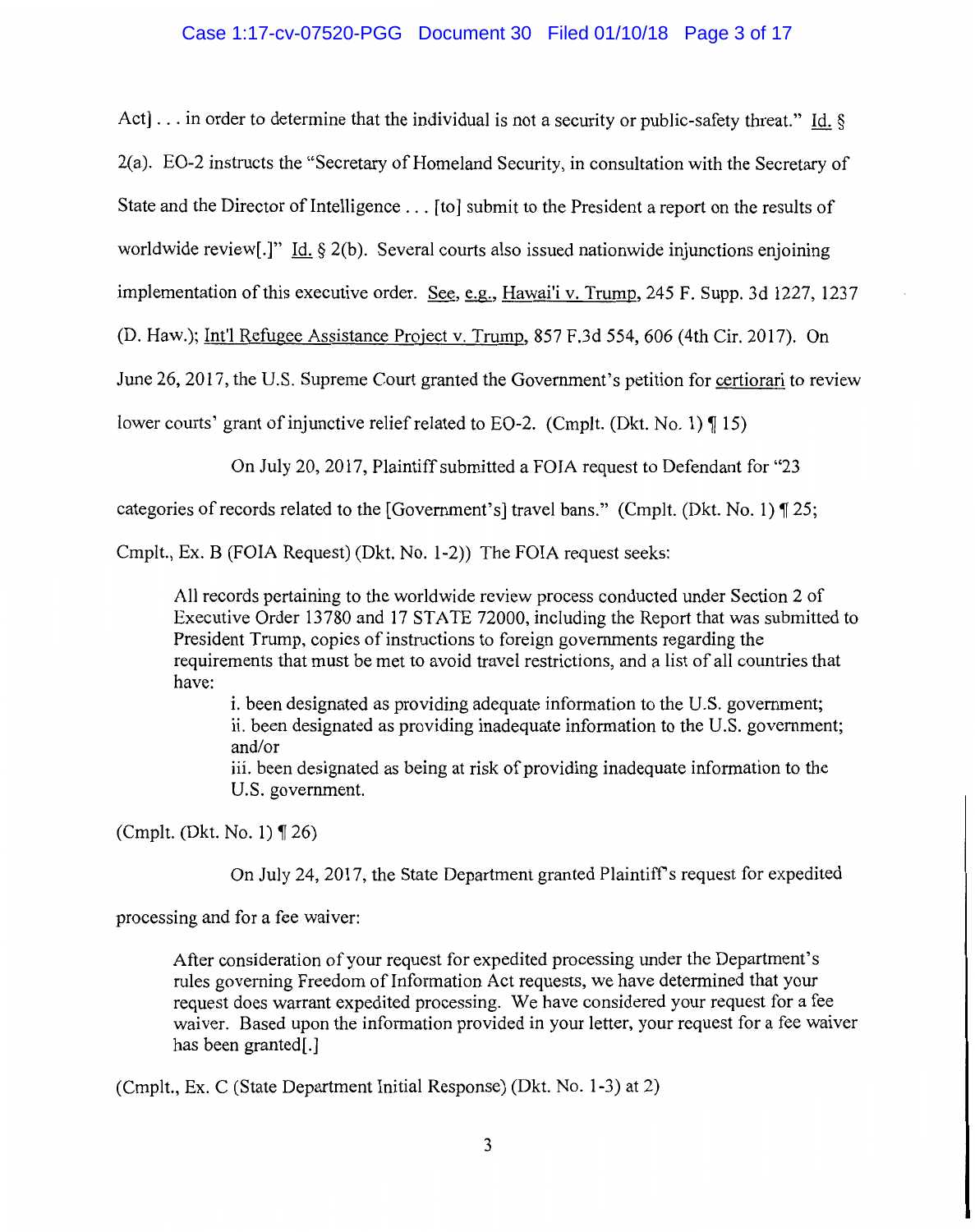#### Case 1:17-cv-07520-PGG Document 30 Filed 01/10/18 Page 4 of 17

On August 18, 2017, the State Department informed Plaintiff that it expected to make production by October 31, 2017. (Cmplt. (Dkt. No. 1)  $\P$  32) To date, however, Plaintiff has received no documents in response to its FOIA request. (Id.  $\sqrt{35}$ )

On September 24, 2017, President Trump issued Proclamation 9,645 (the "Proclamation"). (Id.  $\P$  17; Proclamation No. 9,645, 82 Fed. Reg. 45,161 (Sept. 24, 2017)) The Proclamation restricts entry into the United States of individuals from "six Muslim-majority countries (and two non-Muslim majority countries)": Chad, Iran, Libya, Syria, Yemen, Somalia, Venezuela, and North Korea. (Cmplt. ¶ 18; Proclamation No. 9,645, 82 Fed. Reg. 45,161, §§  $2(a)-(g)$ 

The Proclamation justifies these entry restrictions on the basis of the "worldwide review" of the "information-sharing practices, policies, and capabilities of foreign governments" directed in E0-2 (See Proclamation No. 9,645, 82 Fed. Reg. 45,161, §§ l(c), (i)) The Proclamation states that – after conducting this "worldwide review" – the Secretary of State "engaged with the countries reviewed in an effort to address deficiencies and achieve improvements." (Proclamation No. 9,645, 82 Fed. Reg. 45, 161) However, "a small number of countries ... remain deficient ... with respect to their identity-management and informationsharing capabilities, protocols, and practices[ and i]n some cases, these countries also have a significant terrorist presence within their territory." ( $\underline{Id}$ .) Accordingly, the Proclamation announces "certain conditional restrictions and limitations ... on entry into the United States of nationals of the countries identified [as deficient.]" ( $\underline{Id}$ )

The Proclamation cites several reports on which Executive Branch officials relied, including July 9, 2017 and September 15, 2017 reports submitted by the Secretary of Homeland Security to President Trump. (See id.  $\S$ § 1(c), (h))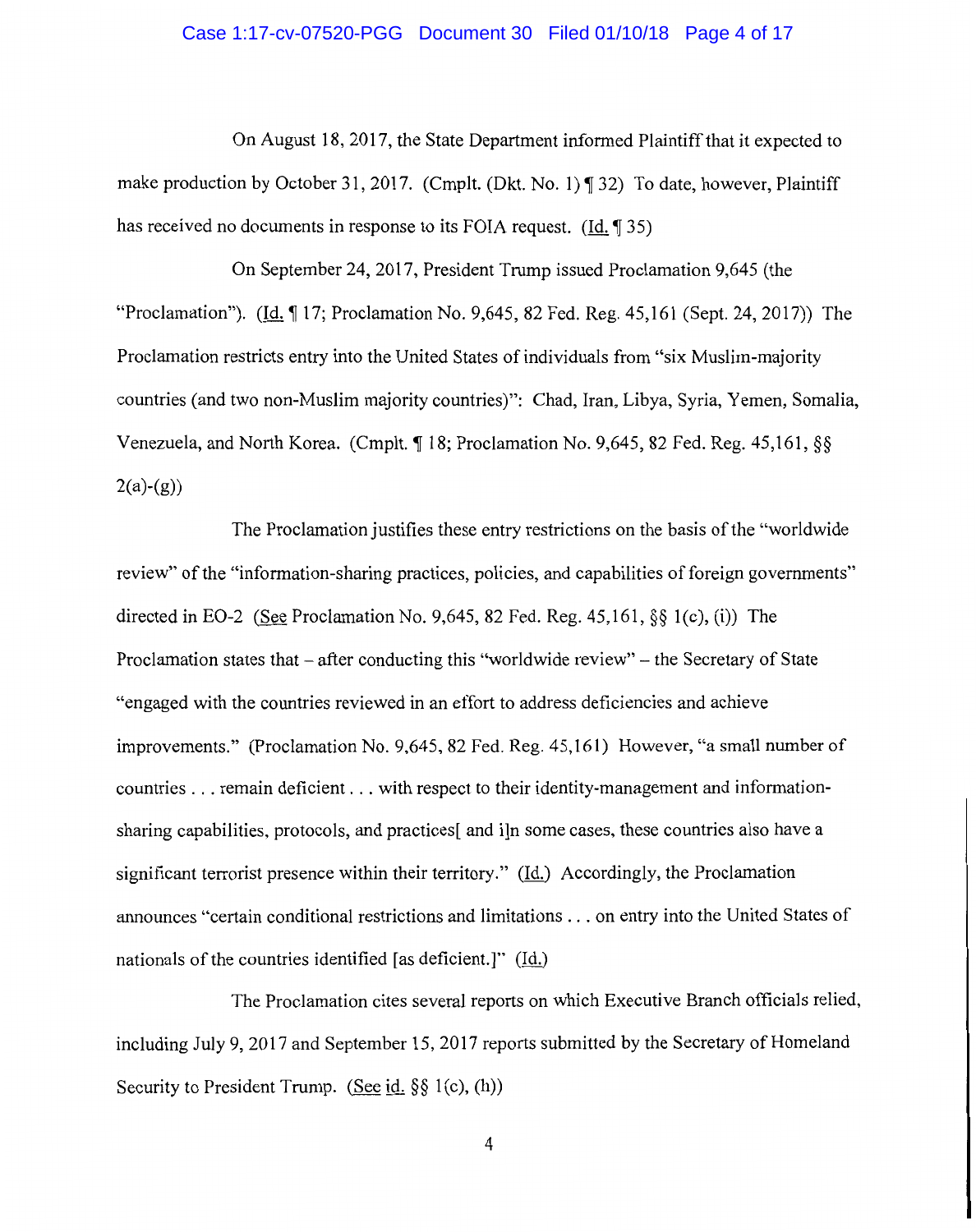### Case 1:17-cv-07520-PGG Document 30 Filed 01/10/18 Page 5 of 17

On October 10, 2017, Plaintiff filed this action, which seeks a subset of the documents sought in its FOIA request-namely, the July 9, 2017 and September 15, 2017 reports, as well as "any other reports detailing the conclusions of [any] 'worldwide review' for the eight countries covered by the Proclamation and the sixteen countries that the Secretary of Homeland Security identified as being 'inadequate,' to the extent not included in the July and September reports." (Cmplt. (Dkt. No. 1) ¶ 2; see also Pltf. Br. (Dkt. No. 23) at 6.) Defendant has identified six responsive documents: "the two reports (and associated attachments) submitted by the Secretary of the Department of Homeland Security ("DHS") to the President." (Stein Decl. (Dkt. No. 26)  $\P$ 9)

On November 10, 2017, Jaclyn Martinez Resly- an attorney representing the Brennan Center - sent an email to Assistant U.S. Attorney ("AUSA") Chris Connelly stating that Plaintiff believed that "a rolling production of responsive records and a rolling 'draft' Vaughn index are appropriate [because, f]or example, the July 9 and September 15 reports ... are readily identifiable and are reasonably discrete documents that can be reviewed quickly[.]" (Resly Deel. (Dkt. No. 24)  $\P$  $\P$  $3-4$ ; Resly Decl., Ex. F (November 15, 2017 email chain) (Dkt. No. 24-6) at 2) Resly proposed that the July 9 and September 15 reports be produced first, "along with the justification for withholding any parts of them that are claimed to be exempt." (Resly Deel., Ex. F (November 15, 2017 email chain) (Dkt. No. 24-6) at 2)

In a November 15, 2017 email response, AUSA Connelly states:

We would like to agree to a reasonable schedule for processing the records responsive to your request, producing any non-exempt information, and briefing the government's claimed exemptions. Right now, however, we are still working on determining dates that we can propose. The records in question are highly classified and subject to handling controls that complicate their dissemination and review. Further, the documents contain equities belonging to several different agencies, all of whom will need to be involved in the review process. We are working to coordinate this process so that we can discuss a schedule with you, but unfortunately aren't able to propose a firm date today.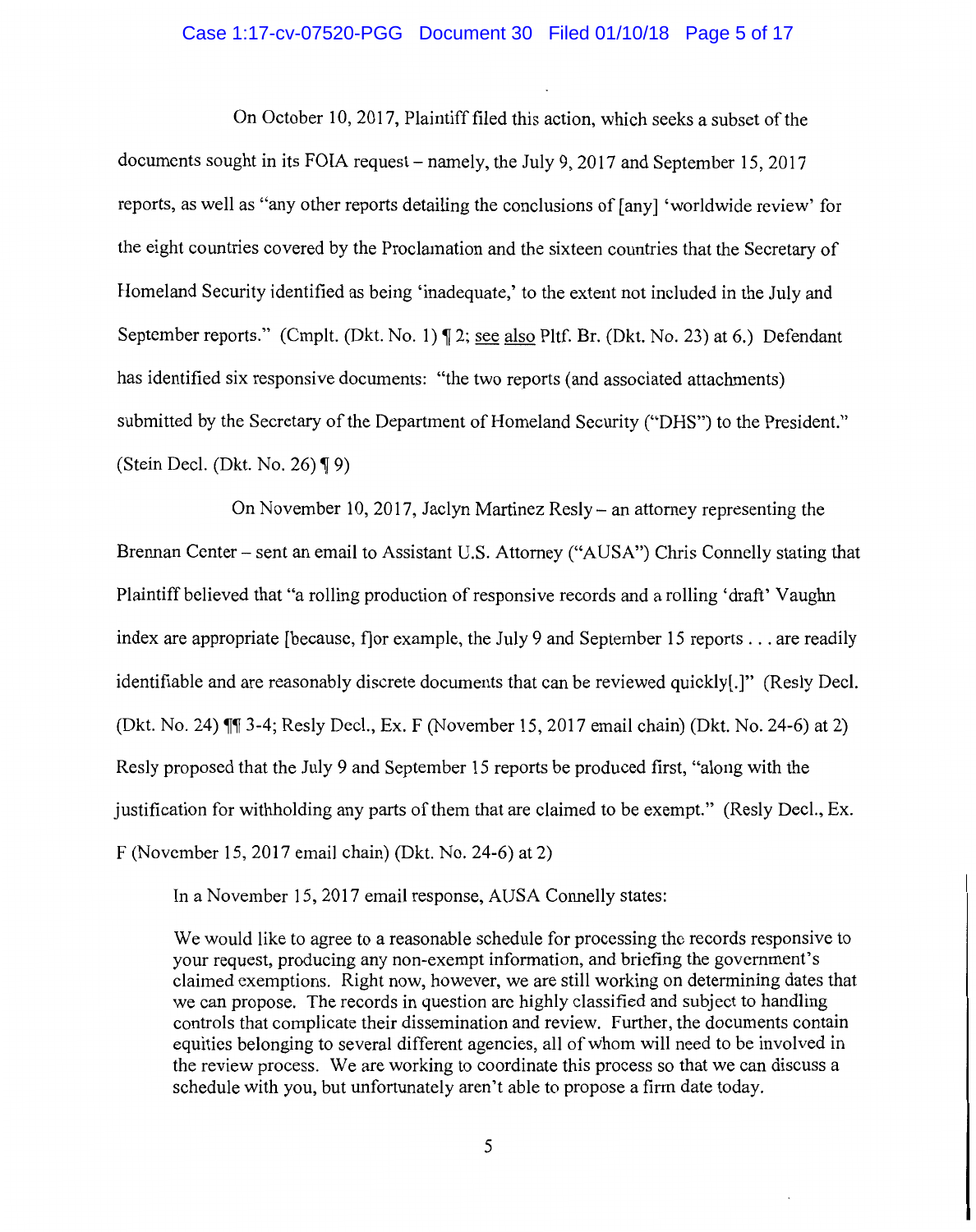## Case 1:17-cv-07520-PGG Document 30 Filed 01/10/18 Page 6 of 17

(Id.)

On December 21, 2017, Plaintiff moved to expedite this action. (See Mot. (Dkt. No. 22)) As noted above, Defendant opposes Plaintiff's request, arguing that Plaintiff's proposed schedule is not "practicable." (See Def. Br. (Dkt. No. 25)) Defendant proposed no alternative schedule in its briefing, however. (See id.)

On January 4, 2018, this Court conducted a telephone conference with the parties.<sup>2</sup> This Court expressed concern about the amount of time that had passed since Plaintiff first filed its FOIA request – nearly six months – and asked the Government how much time it believed was necessary to make production of non-exempt materials, and provide justification for any materials withheld. The Government stated that it required an additional 90 days to make production of non-exempt materials. The Government also reiterated its position that production of a Vaughn index should not be required until the parties had filed cross-motions for summary judgment. (See Def. Br. (Dkt. No. 25) at 5) Plaintiff objected to the Government's request for an additional 90 days, noting that its FOIA request had been pending for nearly six months, and that nothing had been produced during that time.

<sup>&</sup>lt;sup>2</sup> No transcript of this conference is available, because the courthouse was closed due to inclement weather.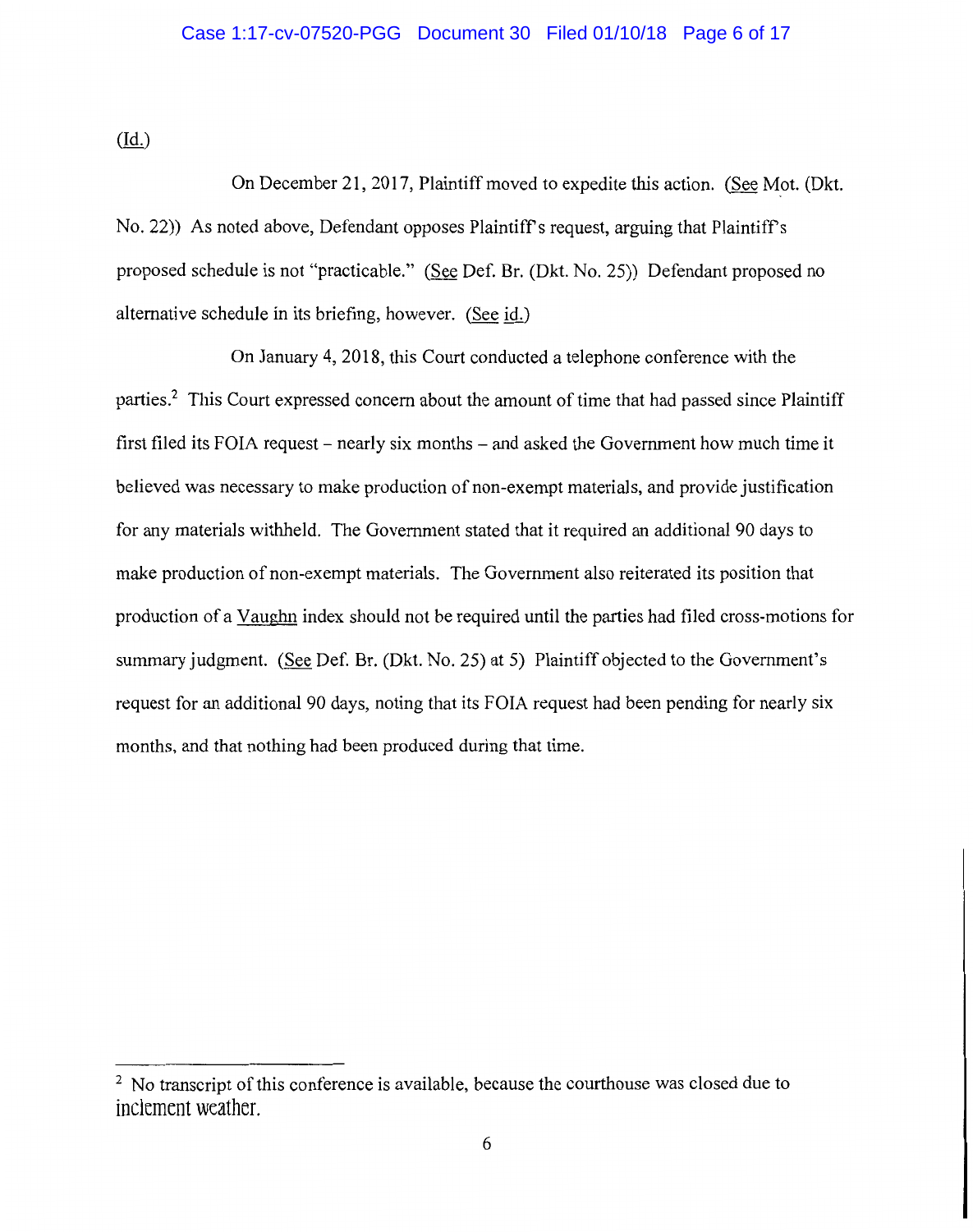#### **DISCUSSION**

## **I. MOTION TO EXPEDITE**

In contending that Defendant should be required "to produce the [requested] documents (or all segregable non-exempt portions thereof) within 21 days[,]" and to provide "written justification for any withheld documents or portions of documents within 28 days" (Pltf. Reply (Dkt. No. 27) at 2; Pltf. Br. (Dkt. No. 23) at 13), Plaintiff argues that FOIA actions are "especially appropriate for expedition." Plaintiff also contends that there is enormous public interest in the travel bans, and notes that the State Department has acknowledged that Plaintiff's FOIA request warrants expedited processing. (Pltf. Br. (Dkt. No. 23) at 8-13 (quoting Cmplt., Ex. C (State Department Initial Response) (Dkt. No. 1-3))

Defendant reiterates that Plaintiff's proposed schedule for production is "not practicable[,]" and that no Vaughn index should be required until the filing of cross-motions for summary judgment. (Def. Br. (Dkt. No. 25) at 3-6)

#### **A. Applicable Law**

"Congress enacted FOIA to ... provide a means of accountability, to allow Americans to know what their government is doing." Am. Civil Liberties Union ("ACLU") v. Dep't of Def., 339 F. Supp. 2d 501, 504 (S.D.N.Y. 2004) (citing Halpern v. FBI, 181 F.3d 279, 284-85 (2d Cir. 1999)); Elec. Privacy Info. Ctr. v. Dep't of Justice, 416 F. Supp. 2d 30, 36 (D.D.C. 2006) ("The purpose of providing information to the public is 'to ensure an informed citizenry, vital to the functioning of a democratic society, needed to check against corruption and to hold governors accountable to the governed."') (quoting NLRB v. Robbins Tire & Rubber Co., 437 U.S. 214, 242 (1976)). In amending FOIA in 1974, "Congress evinced an increasing concern over the timeliness of disclosure, recognizing that delay in complying with FOIA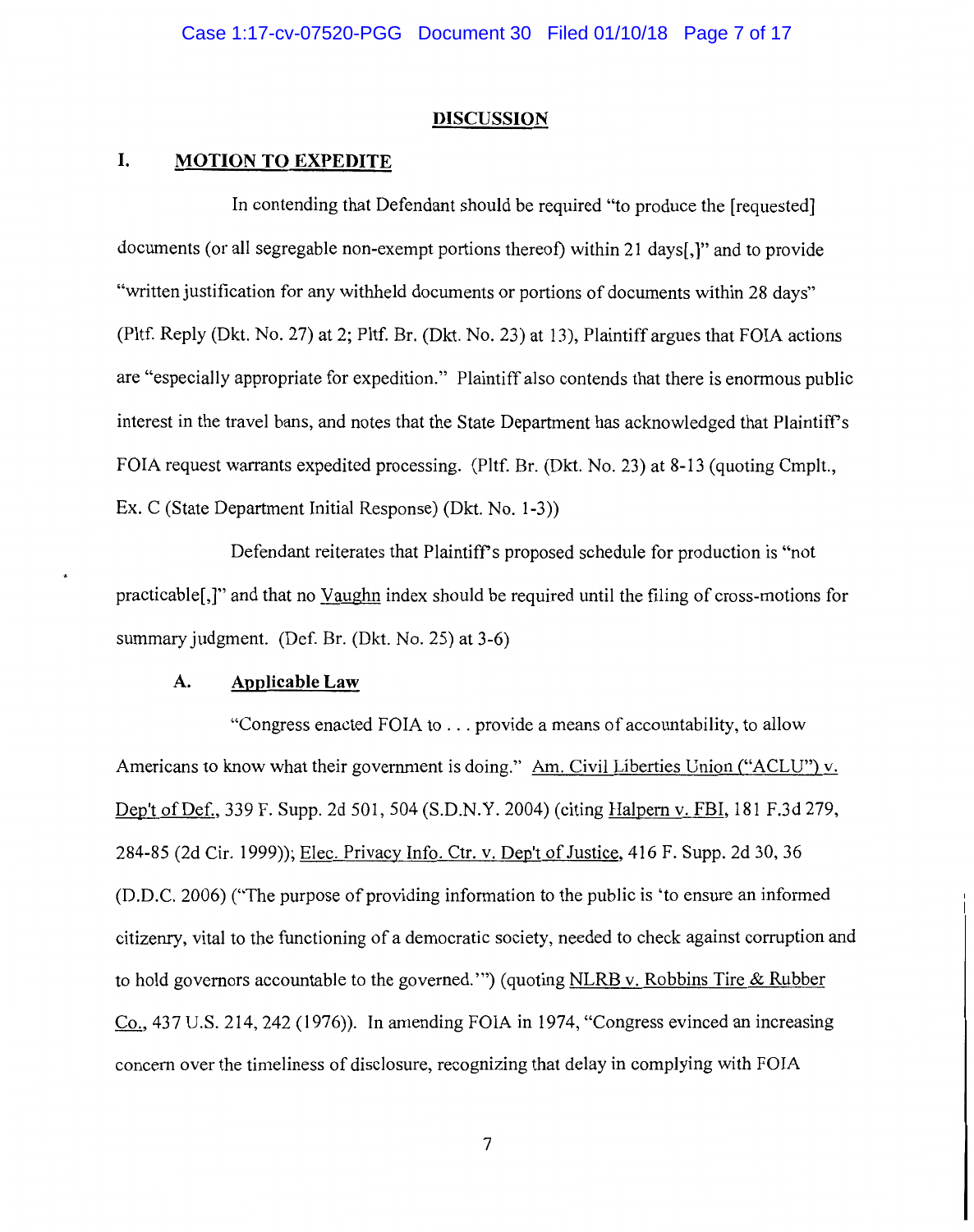### Case 1:17-cv-07520-PGG Document 30 Filed 01/10/18 Page 8 of 17

requests may be 'tantamount to denial." ACLU, 339 F. Supp. 2d at 504 (quoting H. Rep. No. 876, 93d Cong., 2d Sess., reprinted in 1974 U.S. Code Cong. & Admin. News, 6267, 6271). The FOIA statute reflects a "preference for the fullest possible agency disclosure of such information consistent with a responsible balancing of competing concerns[.]" Halpern, 181 F.3d at 284.

National security is an example of one such competing concern. ACLU, 339 F. Supp. 2d at 504 (citing 5 U.S.C.  $\S$  552(b)(1) (exempting matters that are "established by an Executive order to be kept secret in the interest of national defense or foreign policy and ... are in fact properly classified pursuant to such Executive order")). However, "[m]erely raising national security concerns cannot justify unlimited delay," and "[i]t is the duty of the court to uphold FOIA by striking a proper balance between plaintiffs' right to receive information on government activity in a timely manner and the government's contention that national security concerns prevent timely disclosure or identification." Id.

FOIA "requires the executive, in response to duly made demands, [to] promptly ... produce requested documents, or to provide justification why the documents may be exempt from production." Id. at 503 (citing 5 U.S.C. § 552 (2004)). More specifically, FOIA requires an agency to determine, "within twenty working days, whether or not to comply with a FOIA request." Elec. Privacy Info. Ctr., 416 F. Supp. 2d at 36; 5 U.S.C.  $\S$  552(a)(6)(A)(i) ("Each agency, upon any request for records ... shall determine within 20 days ... after the receipt of any such request whether to comply with such request and shall immediately notify the person making such request of such determination and the reasons therefor. ... "). "An agency's failure to comply with [the statute's] time limits may be treated as 'constructive exhaustion' of administrative remedies," and authorizes "the requester to seek judicial review immediately." Elec. Privacy Info. Ctr., 416 F. Supp. 2d at 36 (citing 5 U.S.C *§* 552(a)(6)(C)(i)).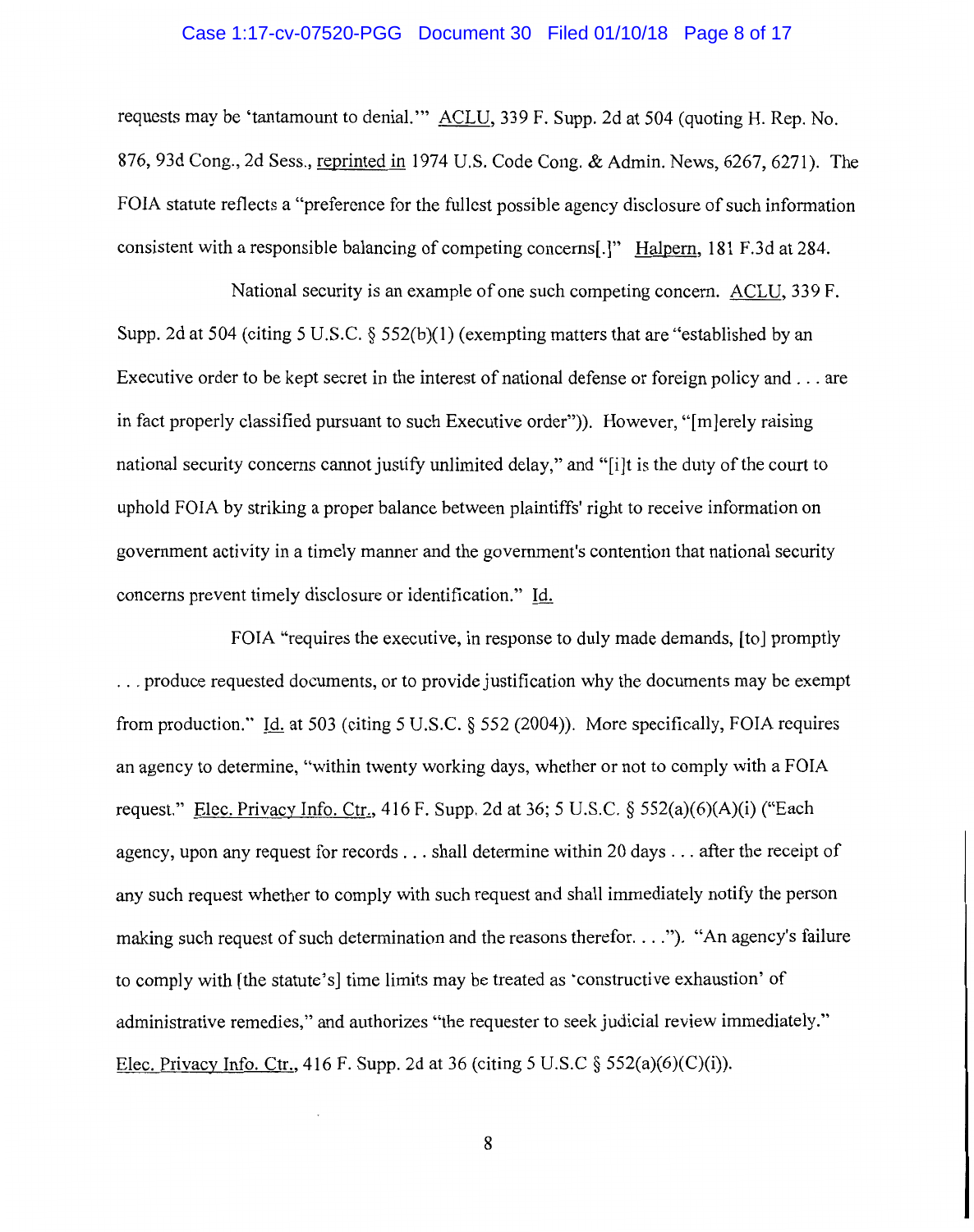### Case 1:17-cv-07520-PGG Document 30 Filed 01/10/18 Page 9 of 17

Recognizing the "difficulties in processing all FOIA requests within 20 days, [courts] have permitted the executive to process requests on a first-in-first-out basis[.]" except where there is exceptional need or urgency for the information. ACLU, 339 F. Supp. 2d at 503 (citing Open Am. v. Watergate Special Prosecution Force, 547 F.2d 605, 616 (D.C. Cir. 1976) ("The good faith effort and due diligence of the agency to comply with all lawful demands under the Freedom of Information Act in as short a time as is possible by assigning all requests on a first-in, first-out basis, except those where exceptional need or urgency is shown, is compliance with the Act.")); Bloomberg, L.P. v. United States Food & Drug Admin., 500 F. Supp. 2d 371, 376 (S.D.N.Y. 2007) ("While a general showing of an agency processing FOIA requests on a first-in, first-out basis, coupled with a multitrack processing system may be consistent with due diligence in some instances, this determination should not be automatic, and fails if extraordinary need is demonstrated."). To ensure timely review in cases where exceptional need or urgency is demonstrated, FOIA includes an additional "requirement that agencies provide for expedited processing of requests" under certain circumstances. Elec. Privacy Info. Ctr., 416 F. Supp. 2d at 36 (citing 5 U.S.C. § 552(a)(6)(E)).

In this regard, 5 U.S.C.  $\S$  552(a)(6)(E) provides:

(E)(i) Each agency shall promulgate regulations ... providing for expedited processing of requests for records -

(I) in cases in which the person requesting the records demonstrates a compelling need; and

(II) in other cases determined by the agency.

 $(v)$  For purposes of this subparagraph, the term "compelling need" means  $-$ 

(I) that a failure to obtain requested records on an expedited basis under this paragraph could reasonably be expected to pose an imminent threat to the life or physical safety of an individual; or ·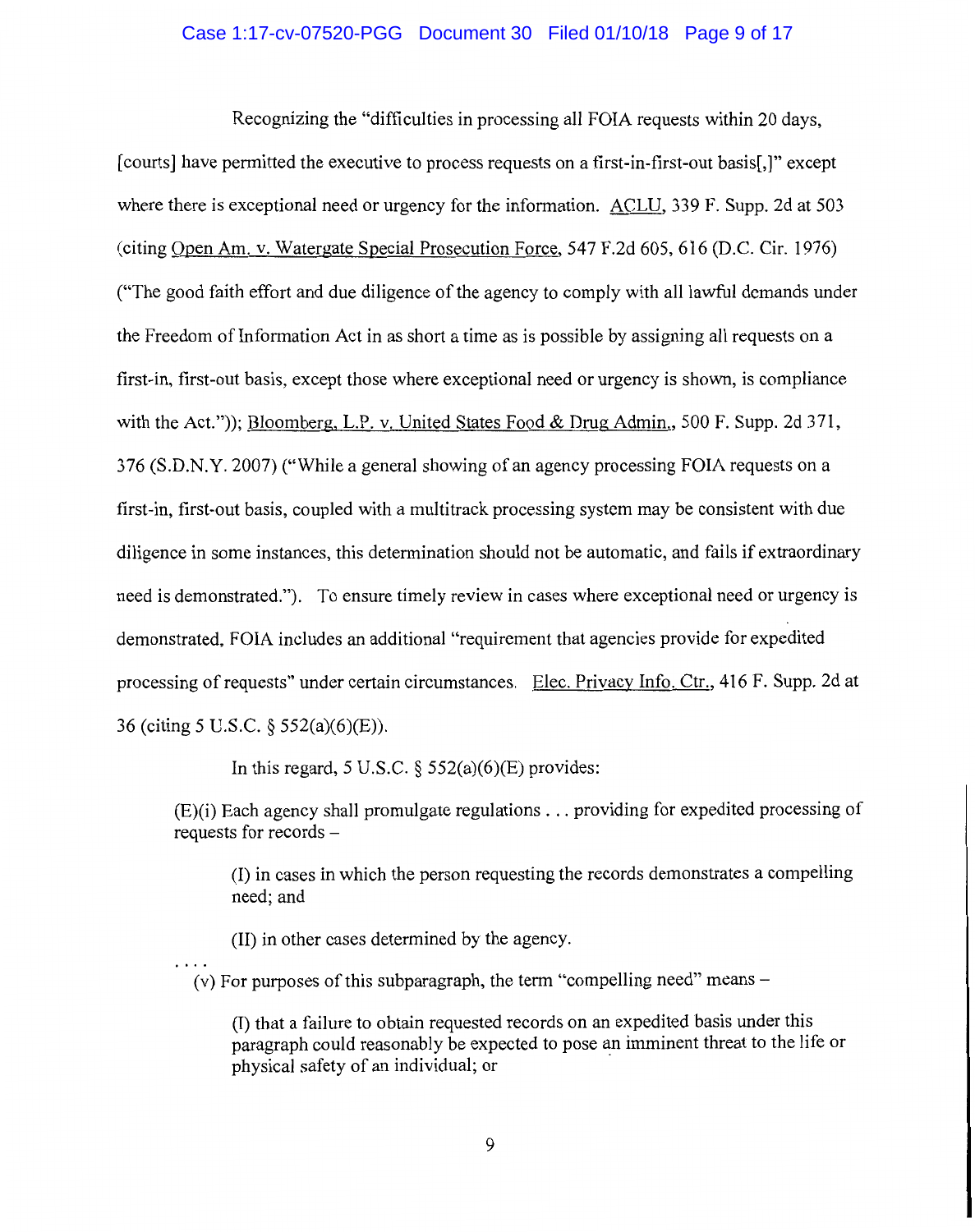## Case 1:17-cv-07520-PGG Document 30 Filed 01/10/18 Page 10 of 17

(II) with respect to a request made by a person primarily engaged in disseminating information, urgency to inform the public concerning actual or alleged Federal Government activity.

U.S.C. *§* 552(a)(6)(E). Where expedition is appropriate under 5 U.S.C. *§* 552(a)(6)(E), an agency must process the request "as soon as practicable." See 5 U.S.C. § 552(a)(6)(E)(iii); Elec. Privacy Info. Ctr., 416 F. Supp. 2d at 37; ACLU, 339 F. Supp. 2d at 503 (S.D.N.Y. 2004).

"[F]ailure by an agency to respond in a timely manner to [an expedited] request

shall be subject to judicial review[.]" 5 U.S.C. § 552(a)(6)(E)(iii); see also 5 U.S.C.

 $\S$  552(a)(4)(B) ("the district court ... has jurisdiction to enjoin the agency from withholding

agency records and to order the production of any agency records improperly withheld"). Courts

"review[] agency decisions, including those regarding expedited processing of FOIA requests, de

novo," Bloomberg, 500 F. Supp. 2d at 374, and "[s]peed is an essential element in this process of

de novo review[.]" Ferguson v. F.B.I., 722 F. Supp. 1137, 1144 (S.D.N.Y. 1989) (citing H.R.

Rep. No. 985, 98th Cong., 2d Sess. 6, reprinted in 1984 U.S. Code Cong. & Admin. News 5708,

5779, 5783 ("Civil Priorities Act Report") ("Prompt review of decisions denying access to

government information is critical to FOIA users and to the purposes of the Act.")). Under the

Civil Priorities Act, district courts must

expedite the consideration of any action ... if "good cause" therefor is shown. For purposes of this subsection, "good cause" is shown if a right under . . . a Federal Statute (including rights under section 552 of title 5) would be maintained in a factual context that indicates that a request for expedited consideration has merit.

28 U.S.C. § 1657(a). Congress intended for the "good cause" provision to "'be liberally construed by the courts in granting requests for expedited consideration under [FOIA]. '" Ferguson, 722 F. Supp. at 1144 (quoting Civil Priorities Act Report at 5784).

A court may also order expedited compilation and production of a Vaughn index.

"A Vaughn index 'require[s] agencies to itemize and index the documents requested, segregate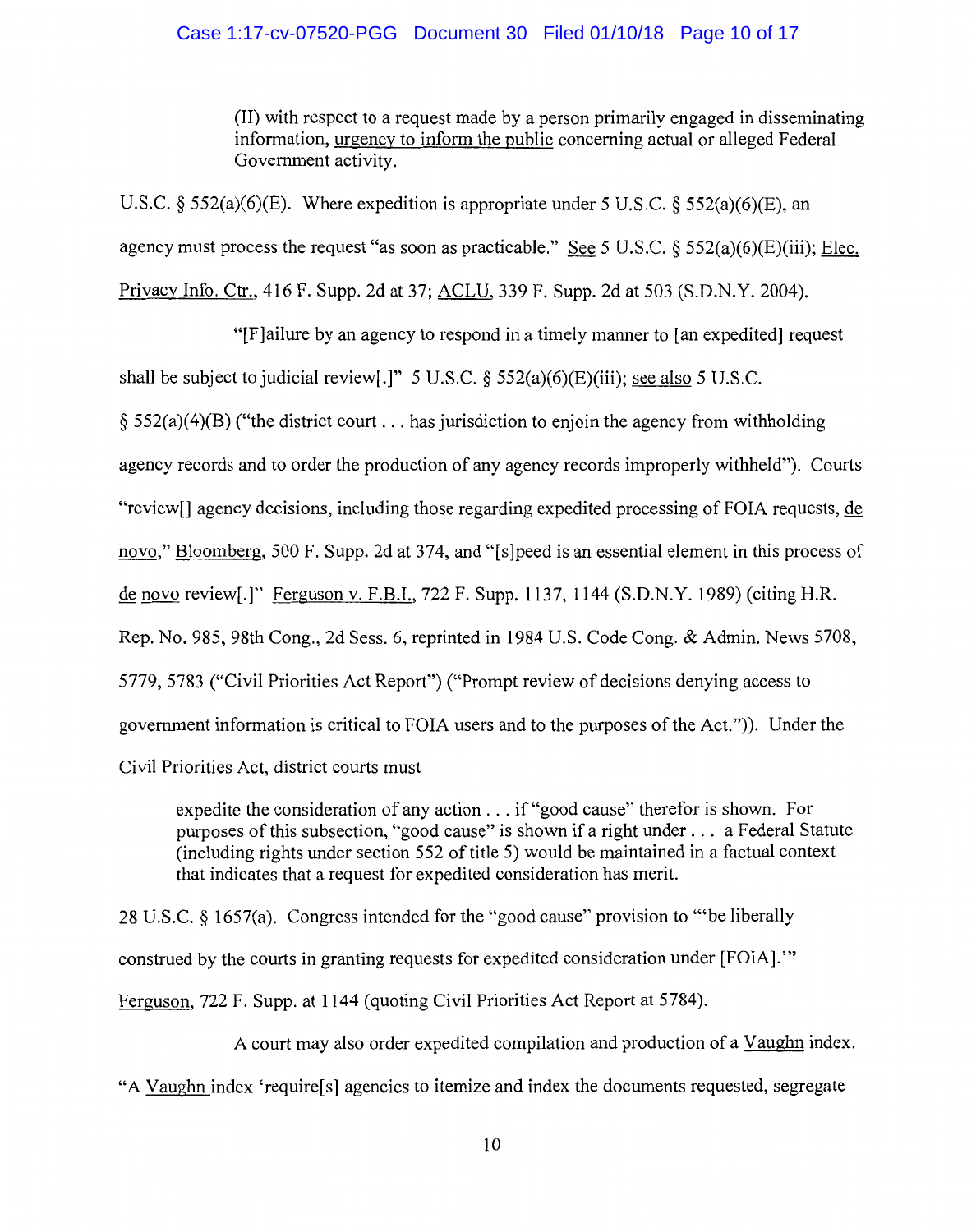#### Case 1:17-cv-07520-PGG Document 30 Filed 01/10/18 Page 11 of 17

their disclosable and non-disclosable portions, and correlate each non-disclosable portion with the FOIA provision which exempts it from disclosure.'" Ferguson, 722 F. Supp. at 1144 (quoting Brown v. Fed. Bureau of Investigation,  $658$  F.2d  $71$ ,  $73$  (2d Cir. 1981)). This is often a "necessary aspect of FOIA litigation because, in the typical case, only the agency knows the exact nature of the documents . . . being withheld, and . . . [t]he party seeking to obtain documents usually can only speculate on their contents." Brown, 658 F.2d at 73-74. The "procedure is intended to restore the adversarial balance needed to allow the court to reach a just and fair result." Id. at 74. Accordingly, courts have interpreted the Civil Priorities Act's "expedition mandate to [similarly] apply to the scheduling of Vaughn index preparation, because an index is an integral component of trial court review of FOIA challenges to non-disclosure of information." Ferguson, 722 F. Supp. at 1144

#### **B. Analysis**

Here, "there is no dispute that [Plaintiff's] FOIA requests are entitled to expedited processing," because the State Department conceded that Plaintiff's FOIA request "warrant[s] expedited processing." (Cmplt., Ex. C (State Department Initial Response) (Dkt. No. 1-3) at 2); Elec. Privacy Info. Ctr., 416 F. Supp. 2d at 34, 37 (Plaintiff's FOIA requests were entitled to expedited processing because the relevant Department of Justice components "conceded that expedited processing was appropriate" by granting Plaintiff's request for expedited processing). Moreover, given the "great public and media attention that the Government's [entry restrictions] have garnered.]" the public interest is served "by the expedited release of the requested documents[.]" See Elec. Privacy Info. Ctr., 416 F. Supp. 2d at 42 (holding that public interest was served by timely public disclosure of records related to warrantless surveillance program, given public and media attention). Accordingly, what remains in dispute is (1) whether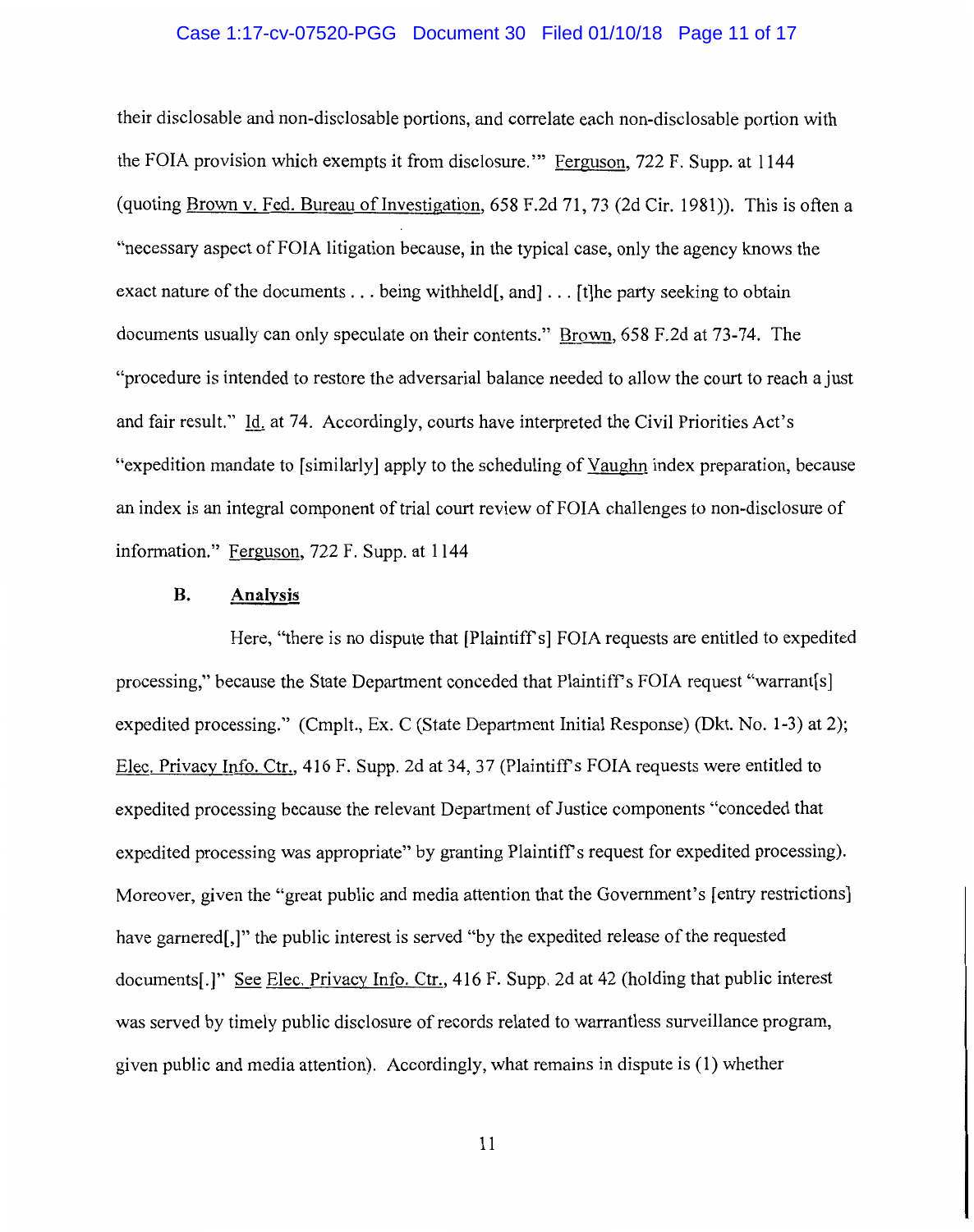#### Case 1:17-cv-07520-PGG Document 30 Filed 01/10/18 Page 12 of 17

Plaintiffs proposed 21-day production schedule is "practicable" under 5 U.S.C.  $\S$  552(a)(6)(E)(iii), and (2) whether Plaintiff's request for production of a Vaughn index within 28 days is premature. (See Def. Br. (Dkt. No. 25) at 3-6)

Defendant argues that Plaintiff's proposed schedule is not "practicable" because (1) the State Department referred the FOIA request to the Department of Homeland Security ("DHS") for review, and release of the requested records is now in the hands of DHS; (2) the State Department has been expeditious in its processing given its FOIA case load and the "broad and complex" nature of Plaintiff's request; and (3) the records Plaintiff seeks contain national security information, and the White House and several other agencies must be consulted about their possible release. (Def. Br. (Dkt. No. 25) at 4-6) Defendant further contends that Plaintiffs request for a Vaughn index – prior to the filing of dispositive motions – is premature. (Id. at 5-6)

"The legislative history of the amendments [to FOIA] makes clear that, although Congress opted not to impose a specific deadline on agencies processing expedited requests, its intent was to 'give the request priority for processing more quickly than otherwise would occur."' Elec. Privacy Info. Ctr., 416 F. Supp. 2d at 39 (quoting S. Rep. No. 104-272, at 17 (1996)) (emphasis in original). Accordingly, "the phrase 'as soon as practicable,' in the context of a provision of FOIA allowing for expedited processing, cannot be interpreted to impose a lower burden on the agency" than the twenty day statutory period that would otherwise be required for standard FOIA requests. See id. (emphasis in original); 5 U.S.C.  $\S$  552(a)(6)(A)(i). Courts have therefore concluded that a "prima facie showing of agency delay exists when an agency fails to process an expedited FOIA request within the [twenty day] time limit applicable to standard FOIA requests." Elec. Privacy Info. Ctr., 416 F. Supp. 2d at 39. An agency may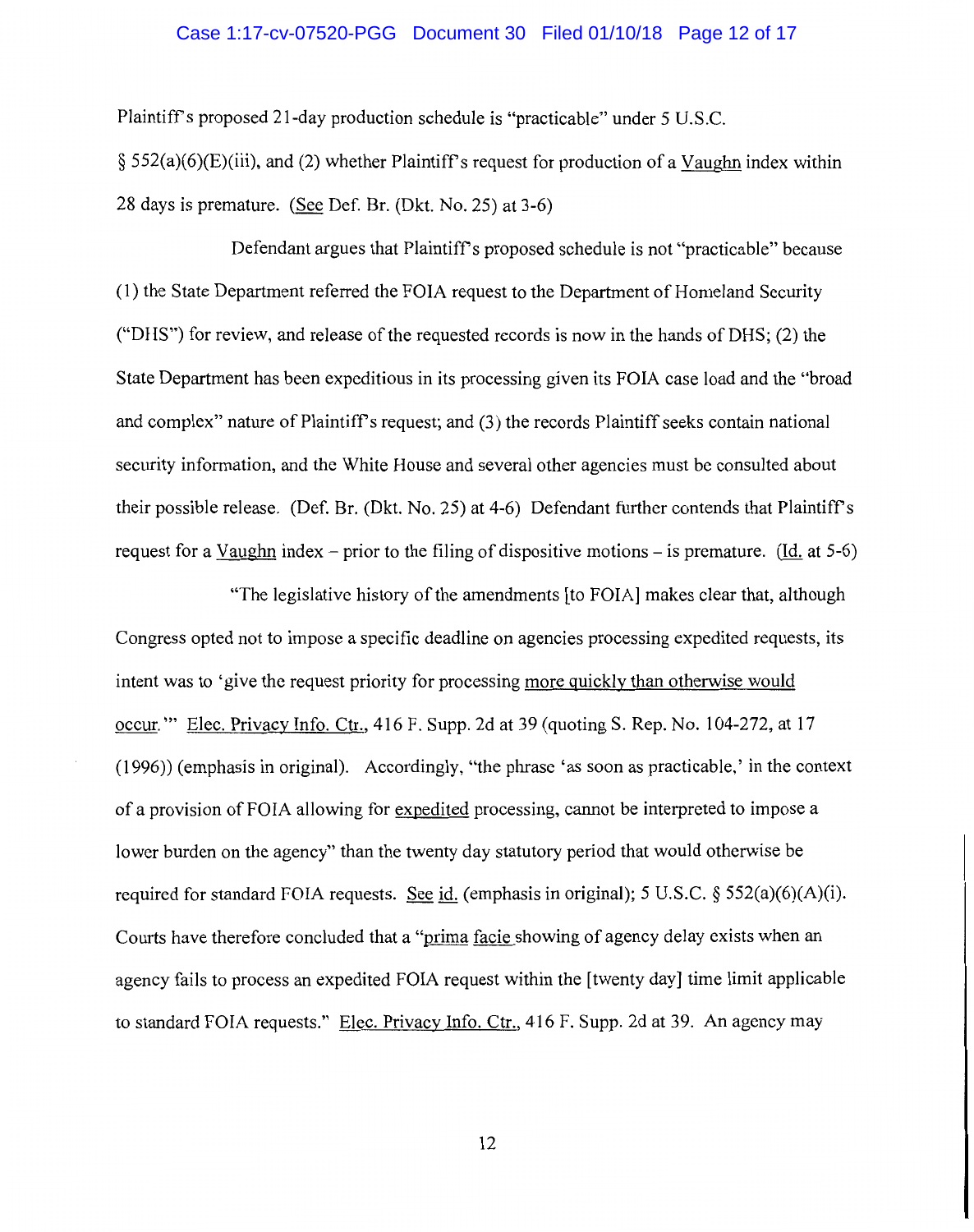#### Case 1:17-cv-07520-PGG Document 30 Filed 01/10/18 Page 13 of 17

rebut this "presumption of agency delay," however, by "present[ing] credible evidence that disclosure within such time period is truly not practicable." Id.

Here, Plaintiff submitted its FOIA request seeking records related to the Government's travel bans on July 20, 2017, and the State Department granted Plaintiff's request for expedited processing on July 24, 2017. (See Stein Decl. (Dkt. No. 26)  $\P\P$  1, 4-5; Cmplt. (Dkt. No.1)  $\P$ [ $\otimes$  25, 28) It has now been nearly six months since Plaintiff's FOIA request was submitted, and nothing has been produced. Nor is there any schedule for production. Accordingly, the presumption of agency delay applies.

Moreover, Defendant has not offered evidence rebutting the presumption of agency delay. As an initial matter, Defendant cannot evade responsibility for failing to produce the requested records by referring the request to DHS or other Executive Branch components for review. It is well-settled that the referring agency "is ultimately responsible for processing responsive records in its custody and control at the time of the FOIA request, [and that] a referral of records could constitute an improper withholding if the 'net effect [of the referral procedure] is significantly to impair the requester's ability to obtain the records or significantly to increase the amount of time he must wait to obtain them."' Plunkett v. Dep't of Justice, 924 F. Supp. 2d 289, 305 (D.D.C. 2013) (quoting Peralta v. U.S. Attorney's Office, 136 F.3d 169, 175 (D.C. Cir. 1998)); see also Hall v. CJ.A., 881 F. Supp. 2d 38, 56 (D.D.C. 2012) ("The CIA goes on to state that it 'has fulfilled its obligation and has no power or control over the actions of another federal agency.... [T]he CIA's response is not only baffling, but the failure to produce the documents amounts to an improper withholding."); Grove v. Dep't of Justice, 802 F. Supp. 506, 518 (D.D.C. 1992) ("The FBI may refer documents to their originating agencies and enlist the agencies' assistance in making a release determination[, but] the FBI cannot avoid its own obligation to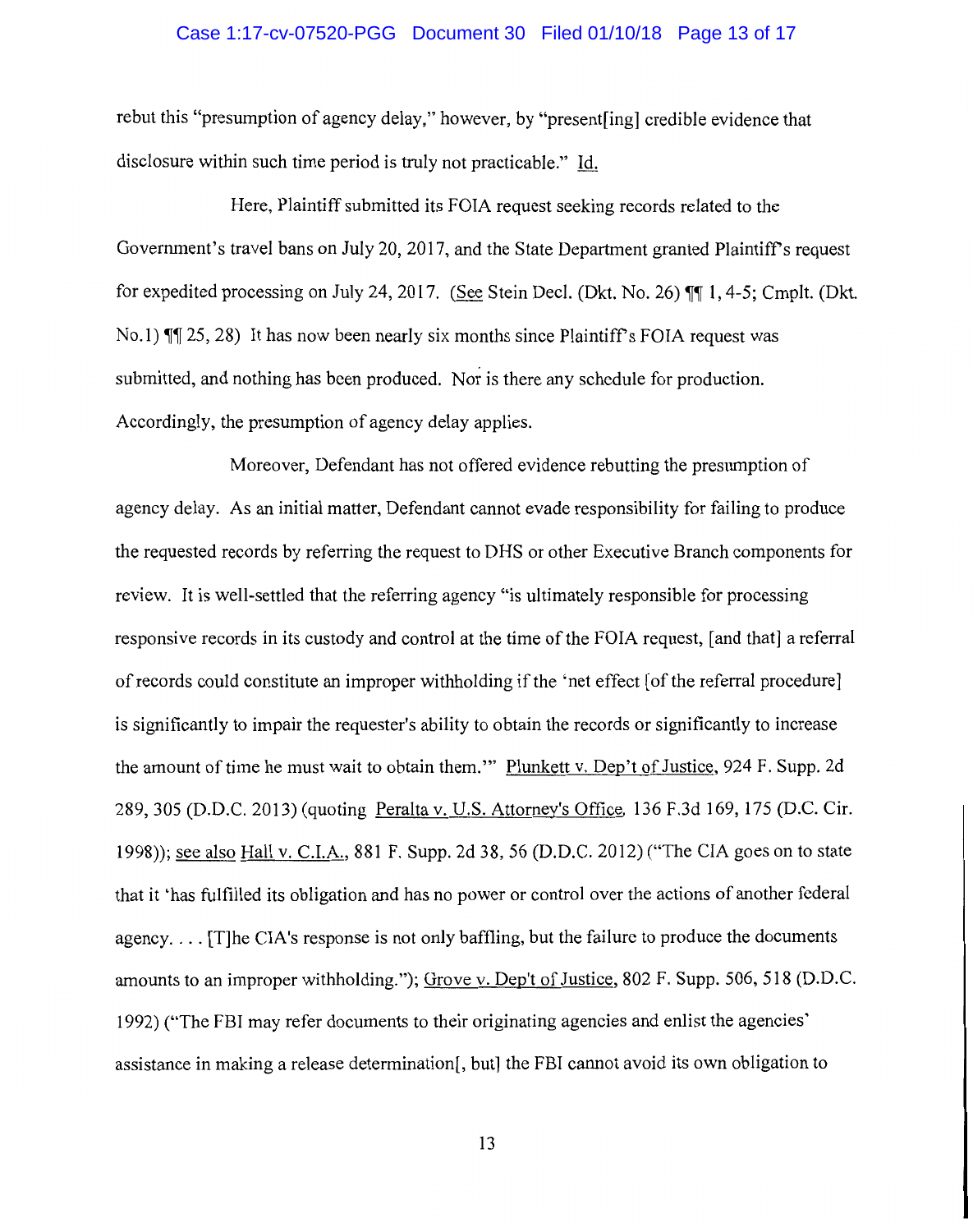#### Case 1:17-cv-07520-PGG Document 30 Filed 01/10/18 Page 14 of 17

respond to the FOIA request with respect to these forwarded documents .... [T]he FBI must either release the information or explain to plaintiff which exemption applies.").

Moreover, Defendant's claim that Plaintiff's request is "broad and complex," and "burdensome" in light of the State Department's backlog of FOIA requests, (see Def. Br. (Dkt.) No. 25) at 4), is not supported by the record. Although Defendant argues that Plaintiff's FOIA request contains twenty-three sub-parts, Defendant has conceded that Plaintiff is seeking "only a subset of [these] records in this litigation," and that only "six ... documents" are actually in dispute. (See Stein Decl. (Dkt. No. 26)  $\P$  9; Def. Br. (Dkt. No. 25) at 4) As to the State Department's backlog of generalized FOIA requests, Defendant has acknowledged that "[p]rocessing expedited FOIA cases takes precedence over processing other non-expedited FOIA cases," and that there are only 130 expedited requests currently pending. (See Stein Deel. (Dkt. No. 26)  $\P\P$  10, 12) Accordingly, Defendant has not demonstrated that production of the nonexempt portions of the six documents at issue – with an explanation as to which exemptions apply to material that is withheld - would be overly burdensome. See Elec. Privacy Info. Ctr., 416 F. Supp. 2d at 40 (defendant's "vague assertions [that Plaintiff's request was broad], unsupported by credible evidence, are insufficient to demonstrate that further delay is currently necessitated").

Although Defendant has invoked national security concerns as a reason for its delay, "courts often find that one to two months is sufficient time for an agency to process broad FOIA requests that may involve classified or exempt material." Elec. Privacy Info. Ctr., 416 F. Supp. 2d at 40 (citing ACLU. 339 F. Supp. 2d at 504-05 (ordering production of all responsive documents within one month); Judicial Watch, Inc. v. Dep't of Energy, 191 F.Supp.2d 138, 140- 41 (D.D.C. 2002) (ordering agencies to process over 6000 pages of material within 60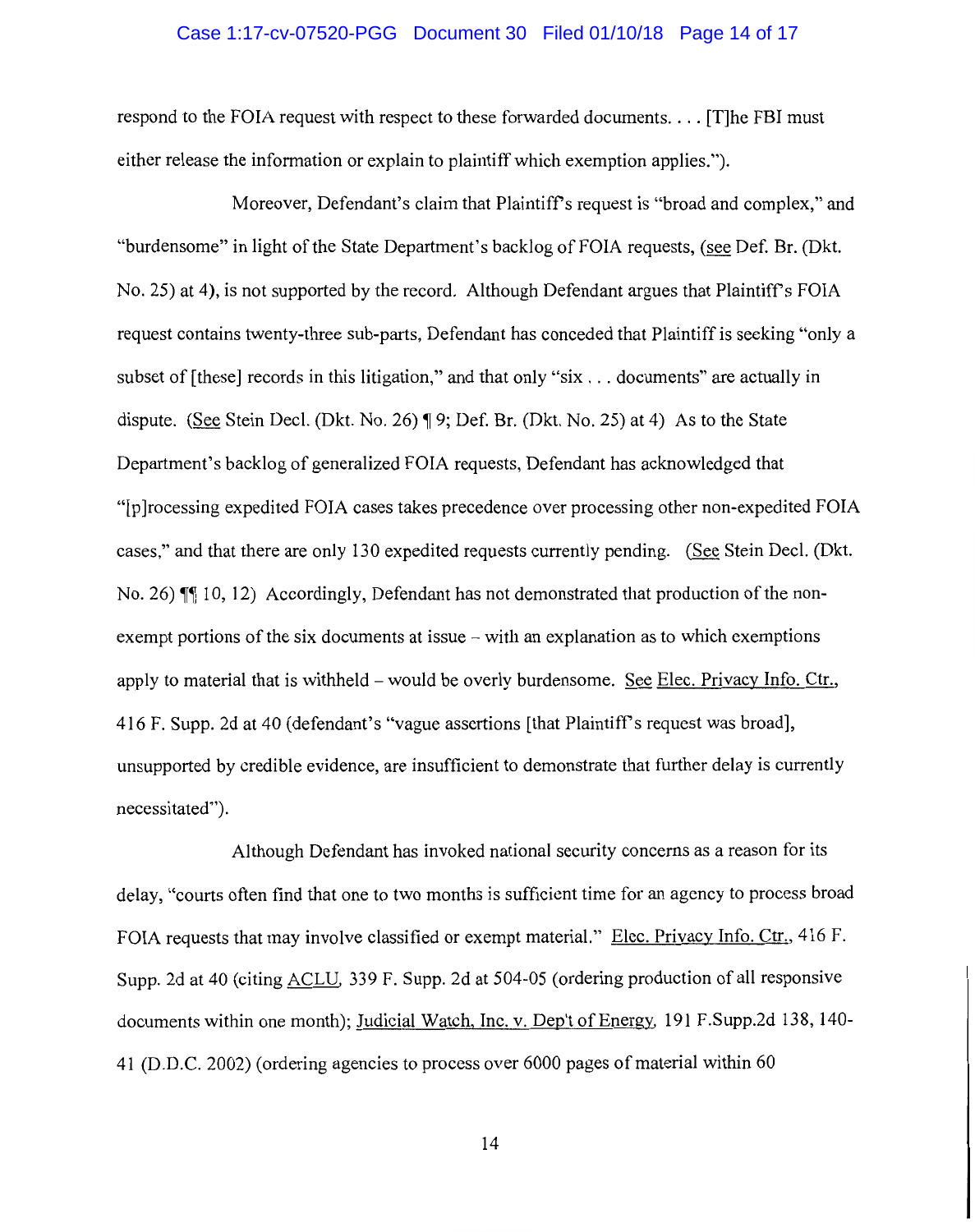### Case 1:17-cv-07520-PGG Document 30 Filed 01/10/18 Page 15 of 17

days); NRDC v. Dep't of Energy, 191 F.Supp.2d 41, 43 (D.D.C. 2002) (ordering the "vast majority" of the processing of 7500 pages to be completed within 32 days)).

Here, the State Department has had nearly six months to respond to Plaintiff's FOIA request. Given that the documents at issue "have been produced to others, [and] ... are known to exist, degrees of classification have [presumably] been determined for many of them." See ACLU, 339 F. Supp. 2d at 505. Moreover, "before it can be determined if [the] documents requested by plaintiffs fall under [any national security] exemptions, the documents must first be identified, by some form of log, to enable a specific claim of exemption to be asserted and justified." Id. at 504. In this context, "to permit further delays in disclosure or providing justification for not disclosing would subvert the intent of FOIA." Id. at 505.

Defendant's argument that production of a Vaughn index is premature prior to summary judgment is not persuasive. While some courts have held that the production of a Vaughn index is not required until after dispositive motions are filed, "these cases state no rule and other courts have not followed this procedure[.]" Providence Journal Co. v. U.S. Dep't of Army, 769 F. Supp. 67, 69 (D.R.I. 1991). Indeed, it is well-established that "[a]gainst the backdrop of the anti-delay policy of FOIA, district courts ... balance[] the same equities pertinent to the timing of a response to a FOIA document request in their determinations of the appropriate timing of a response to a Vaughn index request." Ferguson, 722 F. Supp. at 1144; see also Elec. Privacy Info. Ctr., 416 F. Supp. 2d at 42-43 (directing production of all responsive records within 20 days, and compilation of a Vaughn index within 30 days); ACLU, 339 F. Supp. 2d at 505 (ordering production of all non-exempt responsive documents within 30 days, and production of a Vaughn index at the same time); Ferguson v. F.B.I., 729 F. Supp. 1009, 1012 (S.D.N.Y. 1990) (finding "no merit to defendant's contentions that plaintiffs request for an index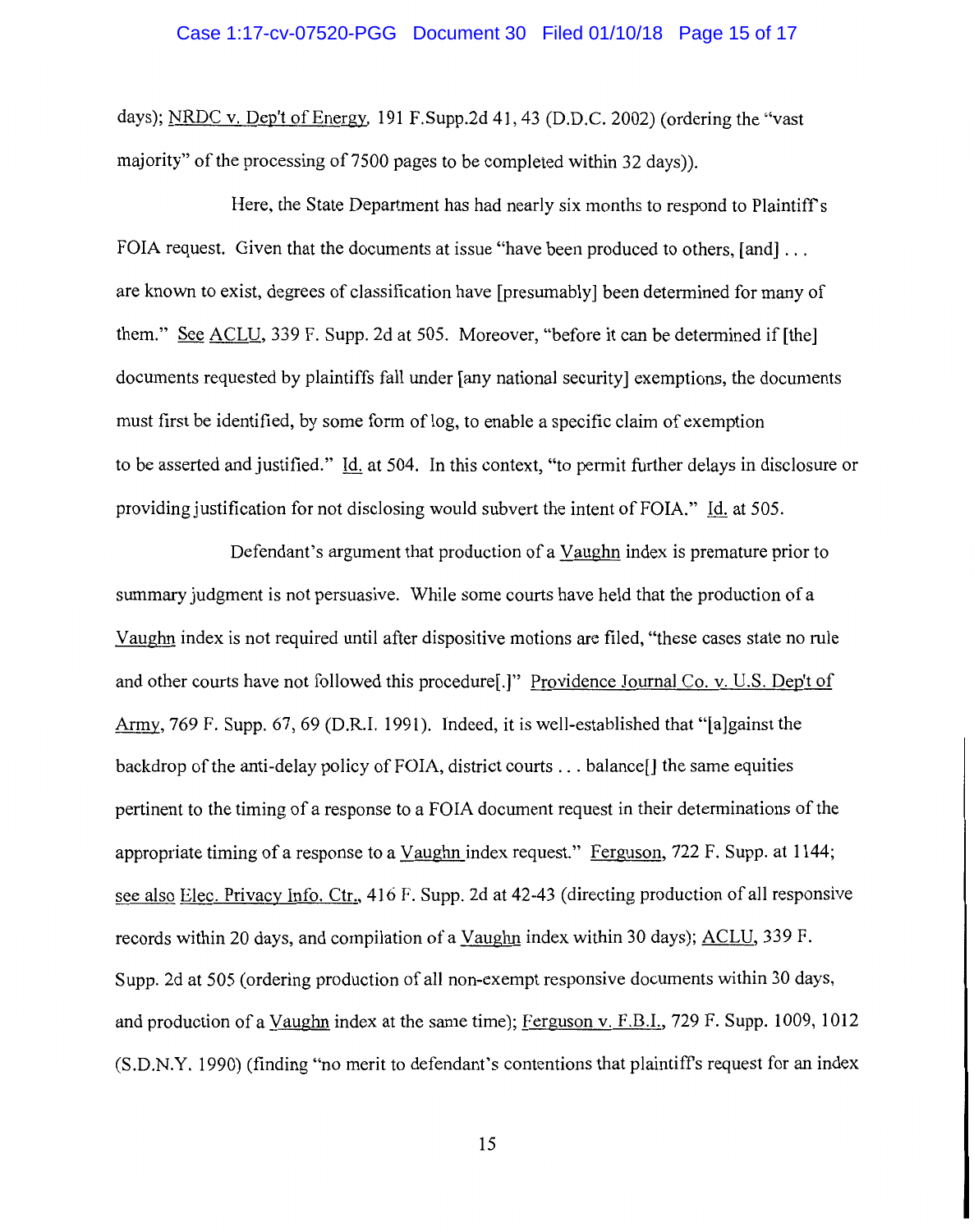### Case 1:17-cv-07520-PGG Document 30 Filed 01/10/18 Page 16 of 17

is premature and that a detailed Vaughn index is unnecessary  $\ldots$  [where the defendant hald already] made the decision to refuse to disclose certain documents").

Moreover, given that "[D]efendant has not even indicated when it plans to file [a dispositive] motion[.] '[i]t would be unfair to allow [Defendant] months to prepare its case and then force [Plaintiff] to formulate [its] entire case within [the short time it would) have to respond to that motion.'" Providence Journal Co., 769 F. Supp. at 69 (quoting Hansen v. U.S. Dep't of Air Force, No. CIV. A. 91-0099-LFO, 1991 WL 199748, at \*1 (D.D.C. Apr. 15, 1991)); see also Keeper of Mountains Found. v. U.S. Dep't of Justice, No. 2:06-CV-00098, 2006 WL 1666262, at \*3 (S.D.W. Va. June 14, 2006). While "a Vaughn Index is not ... required ... 'where it is not [necessary] to restore the traditional adversary process" - because the "requestor ha<sup>[s]</sup> acquired sufficient facts to permit the adversary process to function" – here the State Department has provided no information regarding the exemptions it plans to claim. See Providence Journal Co., 769 F. Supp. at 69. Accordingly, directing production of a Vaughn index is a "more efficient and fair approach." See, e.g., Keeper of Mountains Found., 2006 WL 1666262, at \*3.

Because (1) Plaintiff has demonstrated that its FOIA request merits expedited treatment, and (2) Defendant has not rebutted the presumption of agency delay, Plaintiff's motion to expedite will be granted.

### **CONCLUSION**

For the reasons stated above, Plaintiff's motion to expedite is granted. Defendant will produce all non-exempt materials and a declaration – consistent with Vaughn v. Rosen, 484 F.2d 820 (D.C. Cir. 1973) - explaining what exemptions apply to any materials withheld. Both